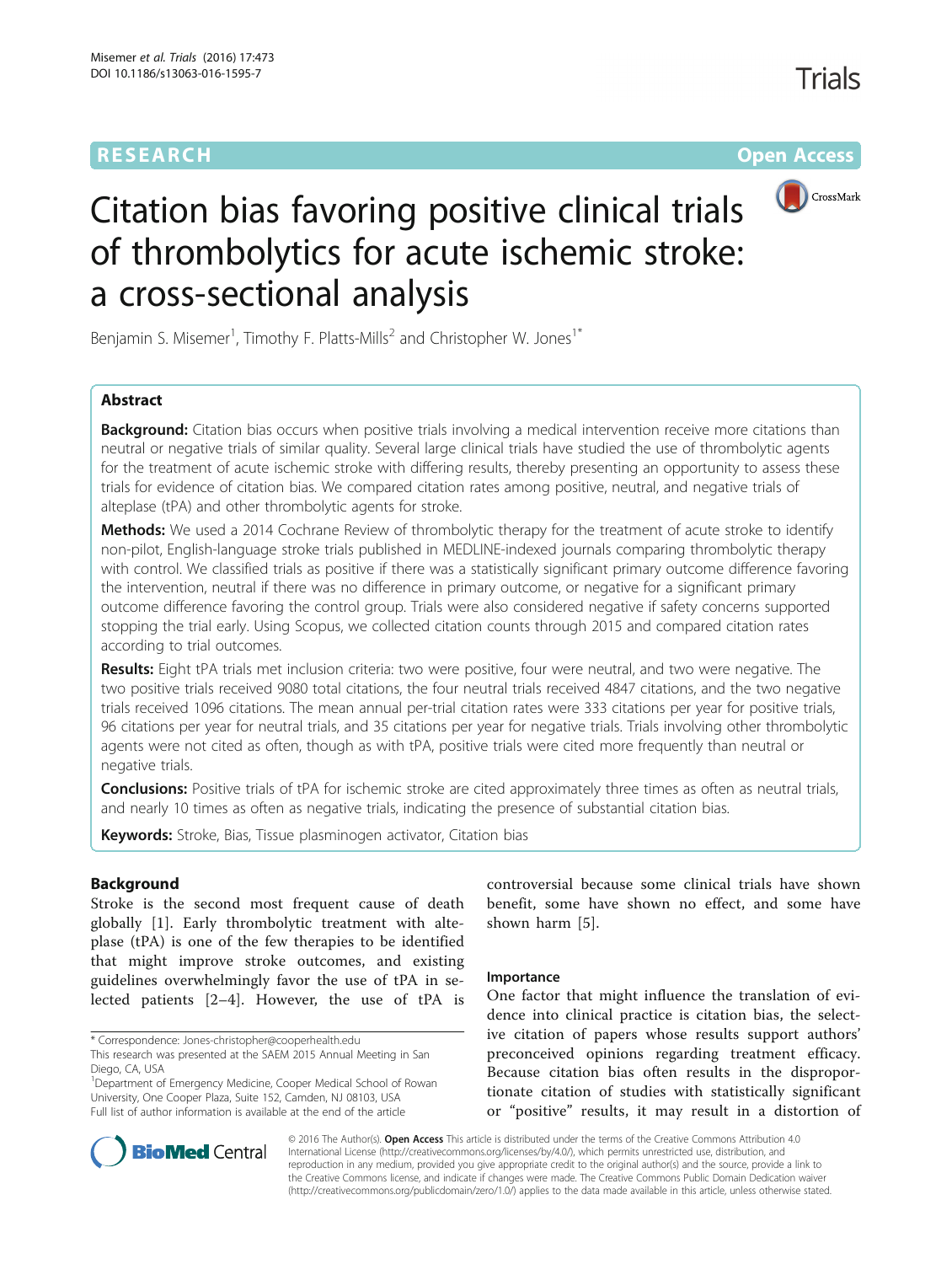the perceived efficacy of medical treatments within the published scientific literature [[6\]](#page-5-0). Prior efforts to characterize the presence of citation bias in the medical literature have observed this form of bias among studies of therapeutic interventions, with approximately twice as many citations for studies with statistically significant results [[7](#page-5-0)], but not among a broader range of study types [[8\]](#page-5-0).

## Goals of this investigation

We assessed for evidence of citation bias among clinical trials of tPA and other thrombolytic agents in the treatment of acute ischemic stroke.

# Methods

# Study design

This was a cross-sectional study of trials assessing intravenously administered thrombolytic therapy as an intervention for acute ischemic stroke.

# Trial selection

We identified eligible trials using a 2014 Cochrane Systematic Review of thrombolytics for ischemic stroke [[9\]](#page-5-0). The investigators of this systematic review utilized a comprehensive strategy to search for trials of thrombolytic agents for the treatment of ischemic stroke by searching MEDLINE, EMBASE, the Cochrane Stroke Group Trials Register, relevant conference proceedings, manuscript reference lists, and by contacting pharmaceutical companies and investigators known to participate in thrombolytic research. Our primary analysis included trials which compared tPA to placebo or open control for the treatment of ischemic stroke. We focused primarily on tPA, as it is currently the only Food and Drug Administrationapproved thrombolytic agent for acute stroke. A secondary analysis included trials comparing thrombolytic agents other than tPA (streptokinase, urokinase, prourokinase, and desmotoplase) to controls. Trials were excluded if they were not published in English, not published in a MEDLINE-indexed journal, or if they were pilot studies with fewer than 50 participants, as we hypothesized that these characteristics would substantially impact citation counts.

#### Trial classification

Trials were classified as positive if the defined primary outcome met investigator-established criteria for statistical significance favoring the intervention arm, neutral if there was no significant primary outcome difference, and negative if the primary outcome showed a statistically significant effect favoring the control arm, or if safety concerns supported halting the trial early.

#### Outcomes and analysis

We collected annual citation counts through December 2015 using Scopus. Citation data were updated as of 6 January 2016. We compared cumulative citation counts among positive, neutral, and negative trials graphically. Annual citation rates were calculated by dividing the total number of citations by the time elapsed from the earlier of the print or online publication dates and the end of 2015. Jadad quality scores were calculated by two study authors for each of the included trials; discrepancies were resolved by consensus [[10\]](#page-5-0). We calculated the Pearson correlation coefficient to assess the relationship between trial size and annual citation rate. Data were collected and analyzed using Excel (Microsoft Corp., Redmond, WA, USA) and PASW version 18.0 (SPSS Inc, Chicago, IL, USA). The STROBE Statement checklist for observational studies is included as an additional file (see Additional file [1](#page-5-0)).

# Results

# Trial selection

Of the 27 thrombolytic trials identified in the 2014 Cochrane Review, 12 did not meet inclusion criteria: one was not published in English; three were not indexed to MEDLINE; and eight were pilot studies. The eight included tPA trials were published between 1995 and 2012, six in major general medical journals and two in specialty neurology journals. Seven trials investigated thrombolytic agents other than tPA (Table [1](#page-2-0)).

## Main results

The eight included tPA trials consisted of two reporting a statistically significant benefit for the primary outcome (positive trials) [\[11](#page-5-0), [12](#page-5-0)], four that completed enrollment but showed no benefit based on the primary outcome (neutral trials) [[13](#page-5-0)–[16](#page-6-0)], and two that were stopped early due to Safety Committee concerns (negative trials) [\[17, 18\]](#page-6-0).

The two positive trials received 9080 total citations; the four neutral trials received 4847 citations; and the two negative trials received 1096 citations. Mean annual per-trial citation rates were 333 per year for the positive trials, 96 per year for the neutral trials, and 35 per year for the negative trials. Figure [1](#page-3-0) shows cumulative citation counts for individual trials. Visual analysis of these results shows that heterogeneity with respect to the enrollment windows for the included trials does not explain the observed differences in citation rates.

Seven trials that met the inclusion criteria involved thrombolytic agents other than tPA, including streptokinase, urokinase, prourokinase, and desmotoplase. Two were positive (PROACT II [[19](#page-6-0)], DIAS [[20](#page-6-0)]), two were neutral (DIAS-2 [\[21](#page-6-0)], MELT [[22](#page-6-0)]), and three were stopped early for harm (ASK [[23\]](#page-6-0), MAST-E [\[24\]](#page-6-0), MAST-I [\[25\]](#page-6-0)). The positive trials received a mean of 112 citations per year,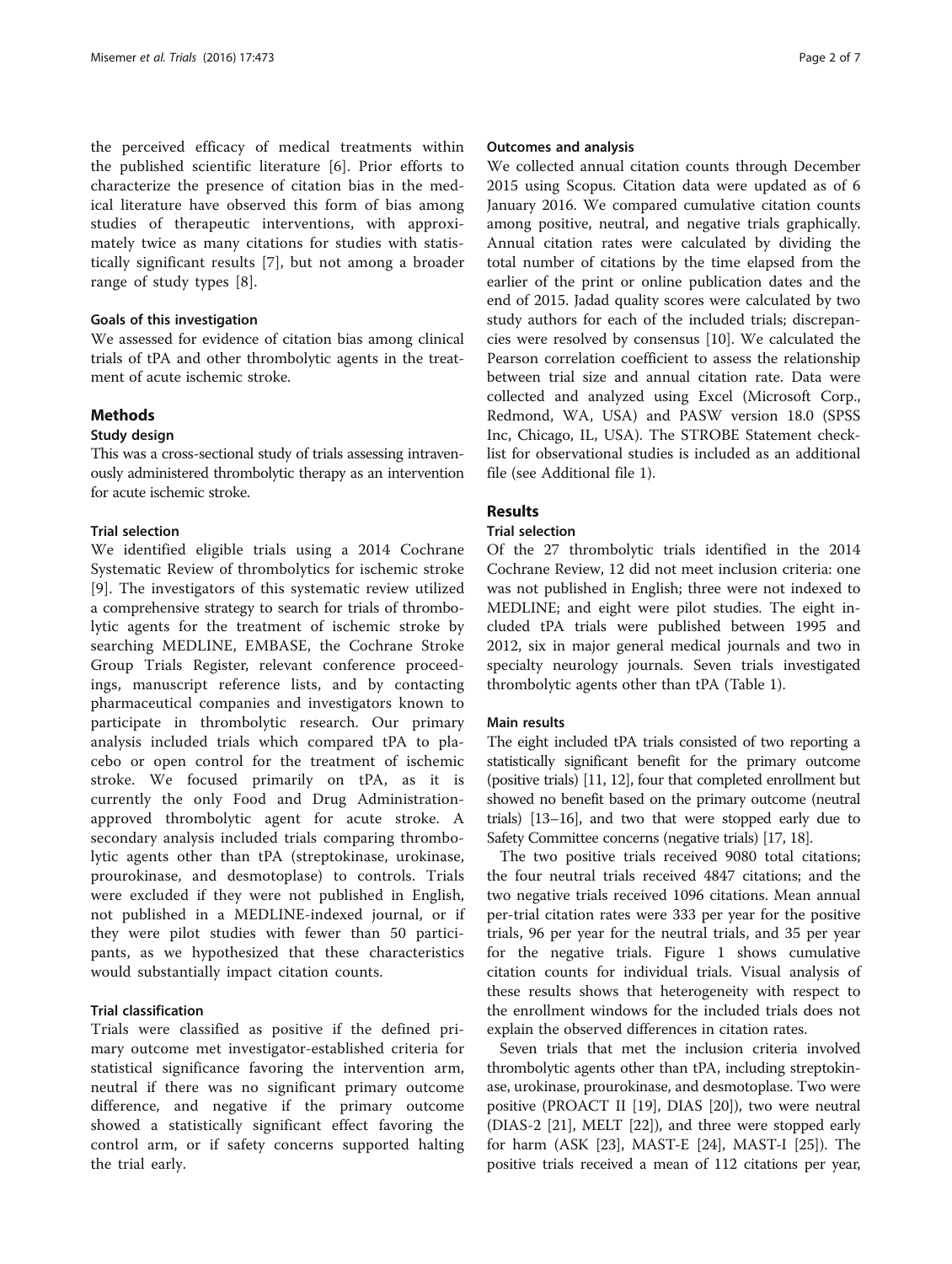<span id="page-2-0"></span>Table 1 Publication characteristics and citation rates for included trials of thrombolytics for stroke

| Trial                 | Year<br>published | Patients<br>enrolled | Location                                              | Journal          | Intervention     | Jadad<br>score | Result   | Total<br>citations | Citations<br>per year |
|-----------------------|-------------------|----------------------|-------------------------------------------------------|------------------|------------------|----------------|----------|--------------------|-----------------------|
| <b>NINDS</b> [11]     | 1995              | 624                  | US.                                                   | <b>NEJM</b>      | IV tPA           | 5              | Positive | 6622               | 330                   |
| <b>ECASS III [12]</b> | 2008              | 821                  | Europe                                                | <b>NEJM</b>      | IV tPA           | 5              | Positive | 2458               | 335                   |
| <b>ECASS</b> [13]     | 1995              | 620                  | Europe                                                | <b>JAMA</b>      | IV tPA           | 5              | Neutral  | 2138               | 106                   |
| <b>ECASS II [14]</b>  | 1998              | 800                  | Europe, Australia, NZ                                 | Lancet           | IV tPA           | 5              | Neutral  | 1768               | 102                   |
| EPITHET [15]          | 2008              | 101                  | Australia. NZ.<br>Belgium, UK                         | Lancet Neurology | IV tPA           | 5              | Neutral  | 561                | 72                    |
| $IST-3$ [16]          | 2012              | 3035                 | Europe, Canada,<br>Mexico, Australia                  | Lancet           | IV tPA           | 3              | Neutral  | 380                | 104                   |
| ATLANTIS B [17]       | 1999              | 613                  | US, Canada                                            | JAMA             | IV tPA           | 5              | Negative | 820                | 51                    |
| ATLANTIS A [18]       | 2000              | 142                  | US                                                    | <b>Stroke</b>    | IV tPA           | 5              | Negative | 276                | 18                    |
| PROACT II [19]        | 1999              | 180                  | US, Canada                                            | <b>JAMA</b>      | IA pro-urokinase | 3              | Positive | 2287               | 142                   |
| <b>DIAS</b> [20]      | 2005              | 104                  | Europe, Australia,<br>Singapore                       | Stroke           | IV desmoteplase  | 5              | Positive | 749                | 69                    |
| DIAS-2 [21]           | 2009              | 193                  | Australia, Europe,<br>US, Canada,<br>China, Singapore | Lancet Neurology | IV desmoteplase  | 5              | Neutral  | 332                | 49                    |
| <b>MELT</b> [22]      | 2007              | 114                  | Japan                                                 | Stroke           | IA urokinase     | 3              | Neutral  | 282                | 34                    |
| ASK [23]              | 1996              | 340                  | Australia                                             | <b>JAMA</b>      | IV streptokinase | 5              | Negative | 328                | 17                    |
| <b>MAST-E [24]</b>    | 1996              | 310                  | Europe                                                | <b>NEJM</b>      | IV streptokinase | 5              | Negative | 421                | 22                    |
| <b>MAST-I [25]</b>    | 1995              | 622                  | Europe                                                | Lancet           | IV streptokinase | 3              | Negative | 551                | 27                    |

IA intra-arterial, IV intravenous, JAMA Journal of the American Medical Association, NEJM New England Journal of Medicine, NZ New Zealand, tPA alteplase, US United States, UK United Kingdom

the neutral trials received a mean of 41 citations per year, and the negative trials received a mean of 22 citations per year (Fig. [2\)](#page-4-0).

All of the included tPA trials had at least 100 participants. A total of 1445 participants were enrolled in the positive trials of tPA, 4556 participants in neutral trials, and 755 participants in negative trials. There was no statistical relationship between the number of participants in the trial and the number of citations per year  $(r = 0.056; p = 0.90)$ . For any given trial size, trials with positive results had equal or more citations per year than trials with neutral results, and trials with neutral results had more citations than trials with negative results (Fig. [3](#page-5-0)).

# **Discussion**

We analyzed citation rates from eight major trials of intravenously administered tPA and seven major trials of other thrombolytic agents for the treatment of acute ischemic stroke. Among the tPA trials, those showing a statistically significant benefit from tPA were cited more than three times as often as neutral trials and nearly 10 times as often as negative trials. Positive trials involving other thrombolytic agents were also cited far more frequently than neutral or negative trials. These results demonstrate the presence of substantial citation bias.

While the factors influencing individual author decisions about what studies to cite are likely quite varied, the net effect of these various influences with respect to tPA and other thrombolytics is to disproportionately cite positive trials relative to neutral and negative trials. Over time, this phenomenon has the potential to distort the medical literature in several important ways. First, if clinicians and policy-makers do not utilize a systematic approach when reviewing the medical literature on a given topic they are likely to be exposed to a biased subset of all the potentially relevant trials. Second, as the number of MEDLINE-indexed publications continues to grow, the sheer number of included manuscripts will make it more and more difficult to perform comprehensive medical literature searches based on keywords alone. As a result, readers are increasingly likely to utilize citation webs as part of their medical literature search strategies, potentially exacerbating any existing citation bias. For example, the ranking algorithm from Google Scholar puts great weight on the number of citations [\[26\]](#page-6-0). Additionally, citation counts are often used as markers of the quality and impact of published research, further emphasizing the results of highly cited, positive trials as compared to those with fewer citations [\[27, 28\]](#page-6-0).

When possible, preferential citation of high-quality systematic reviews which utilize and report meticulous search methods may help to limit citation bias due to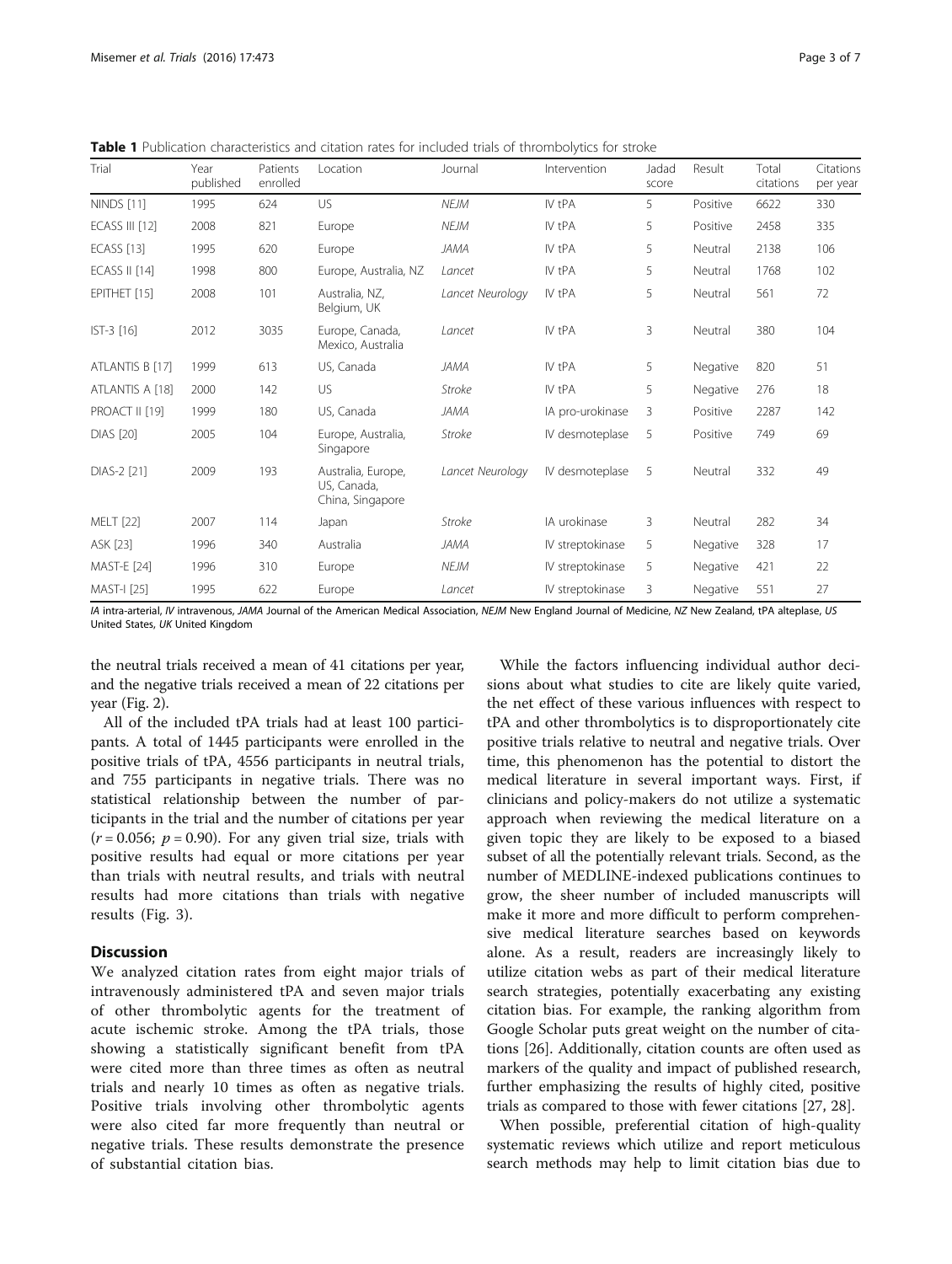<span id="page-3-0"></span>

the selective citation of individual trials. In particular, metaanalyses using individual patient data allow for assessments of both efficacy and safety outcomes with applicability beyond the confines of sometimes homogeneous individual trial populations [\[29, 30\]](#page-6-0).

Additionally, it is likely that journal impact factor has a causal influence in the citation rates of the included trials, and we considered adjusting our results based on impact factor. However, there is also a likely causal relationship between the direction of study results and the publishing journal [\[31](#page-6-0)]. Therefore, rather than functioning as a confounder, in this case impact factor is more likely to be a mediator between the direction of trial results and citation rate. As a result, adjusting for impact factor would be expected to result in an underestimation of the relationship between trial results and citation rate.

For this reason, we did not adjust our analysis for impact factor of the publishing journals, though our Table [1](#page-2-0) lists the identity of the publishing journal for each included trial.

Several limitations of this work should be considered when interpreting these results. First, classification of trials according to comparisons based on the primary outcome measure is not always straightforward. For example, the DIAS trial had multiple intervention groups and multiple primary endpoints; we classified it as positive because several of the analyses assessing these primary endpoints showed results favoring one or more of the intervention groups [\[20](#page-6-0)]. Similarly, the ATLANTIS B trial was stopped early, with no between-group difference in the primary efficacy outcome. However, rates of intracranial hemorrhage, symptomatic intracranial hemorrhage, and fatal intracranial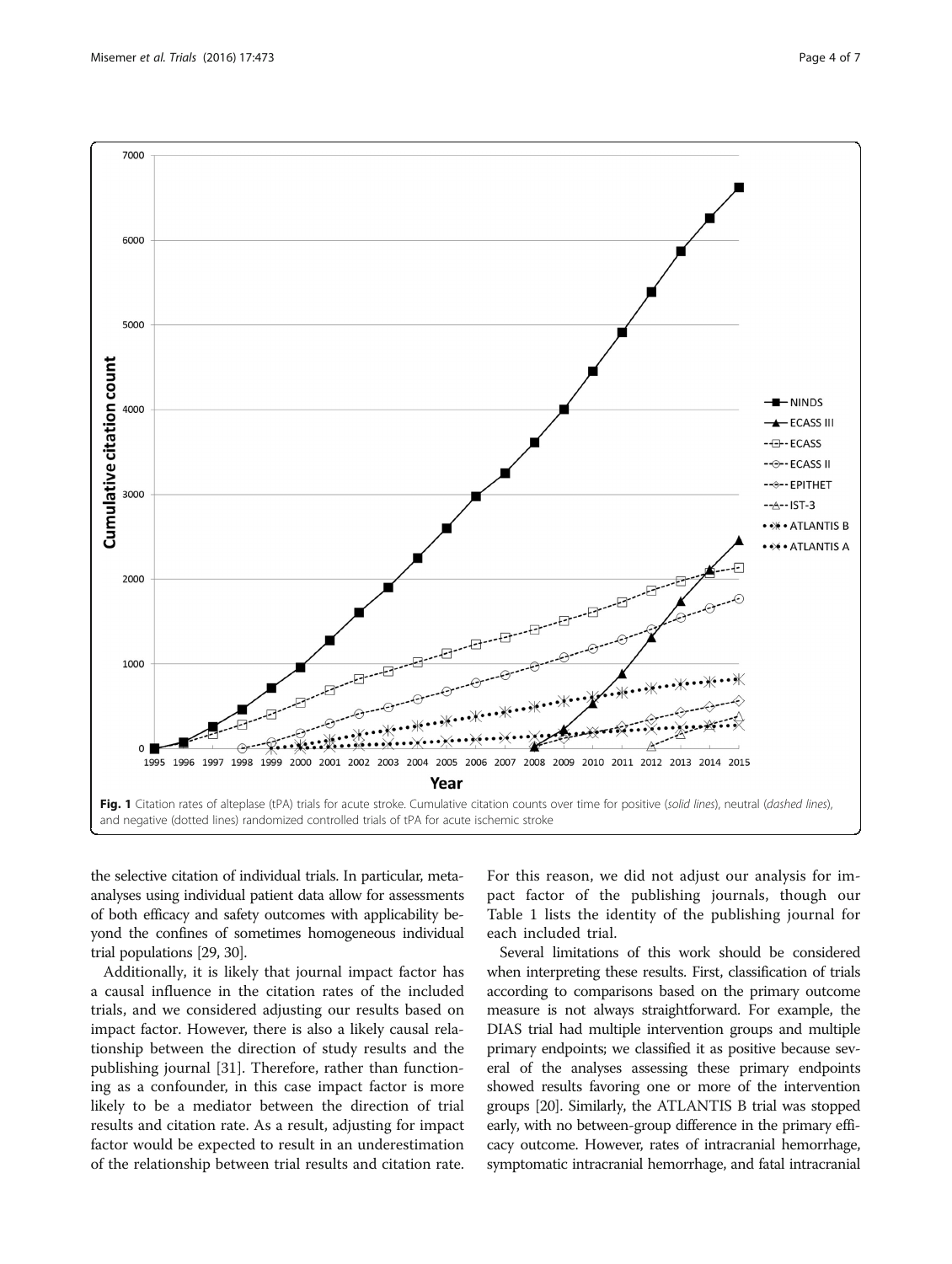<span id="page-4-0"></span>

hemorrhage were significantly higher in the intervention group; there was a strong trend towards increased overall 90-day mortality in the intervention group ( $p = 0.09$ ); and in their conclusion the study authors describe their results as "negative" [[18](#page-6-0)]. Based on these factors we classified the trial as negative.

An additional limitation is that we were unable to assess the context in which citations were made. For example, inclusion of a citation does not always mean that the cited study is presented favorably, and to some extent a high citation rate might be a marker of controversy rather than influence. Similarly, we did not assess in which journals studies were cited nor did we evaluate references to studies in the lay press; some journals have more influence on clinicians, researchers, and policy than others and summaries of studies in the lay press may also influence the impact of a study. Finally, while

many of the included trials were similar with respect to sample size, publication date, and publication in a highimpact journal, it is likely that other study characteristics, including geographic location and author group, also influenced citation rates. Importantly, however, it is unlikely that the timing of tPA administration alone explains the observed differences in citation rate. For example, the IST-3 trial enrolled more patients in the 0– 3-hour window than the NINDS trial [\[11](#page-5-0), [16](#page-6-0)], and more patients in the 3–4.5-hour window than the ECASS III trial [[12](#page-5-0)], yet the citation curve for IST-3 is consistent with the curves of the other neutral trials rather than the curves observed for these two positive trials. Likewise, the enrollment windows for the ECASS III trial (3 to 4.5 hours) [[12](#page-5-0)] and the ATLANTIS B trial (3 to 5 hours) [[18\]](#page-6-0) were similar, yet the annual citation rate for ECASS III is over six times that of ATLANTIS B.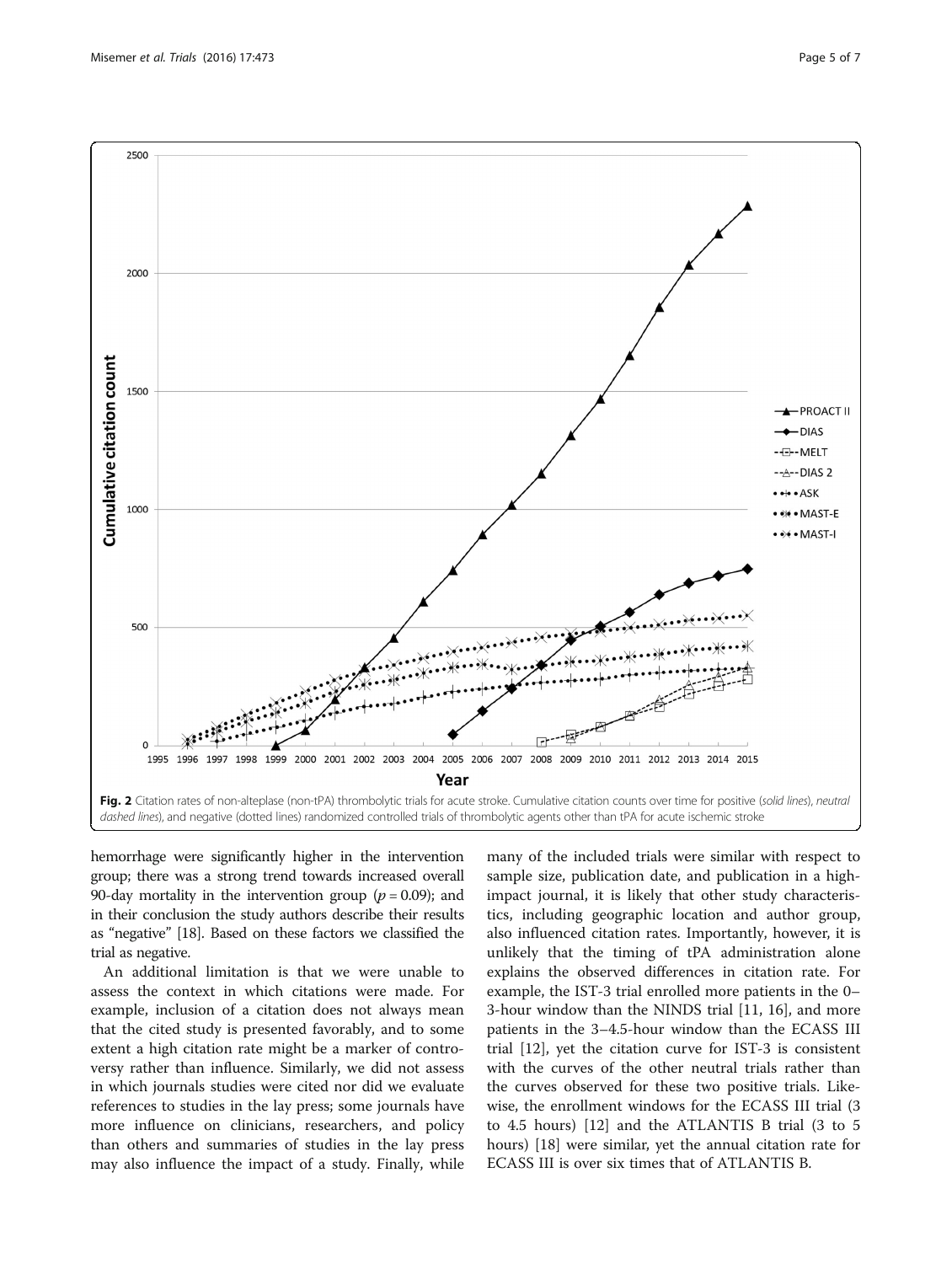<span id="page-5-0"></span>

## Conclusions

Reducing citation bias requires vigilance on the part of authors, editors, and peer reviewers but the available evidence suggests that citation bias is rarely identified during the review process [[32\]](#page-6-0). Routine reliance on systematic literature reviews, when possible, may help to limit citation bias, though more work is needed to develop and test approaches which reduce the selective citation of medical research.

## Additional file

[Additional file 1:](dx.doi.org/10.1186/s13063-016-1595-7) STROBE Statement-checklist of items that should be included in reports of observational studies. (DOCX 35 kb)

#### Abbreviations

ASK: Australian Streptokinase Trial; DIAS: Desmotoplase in Acute ischemic Stroke; ECASS: European Cooperative Acute Stroke Study; EPITHET: Echoplanar Imaging Thrombolytic Evaluation Trial; IST: International Stroke Trial; MAST-E: Multicentre Acute Stroke Trial – Europe; MAST-I: Multicentre Acute Stroke Trial – Italy; MELT: Middle Cerebral Artery Embolism Local Fibrinolytic Intervention Trial; NINDS: National Institute of Neurological Disorders and Stroke; PROACT: Prolyse in Acute Cerebral Thromboembolism Trial; tPA: Alteplase

#### Acknowledgements

None.

#### Funding

None.

#### Availability of data and materials

The data supporting the conclusions of this article are publicly available on Scopus [\(https://www.scopus.com/](https://www.scopus.com/)).

#### Authors' contributions

BSM, TPM, and CWJ all helped with the conception and design of the study, as well as the acquisition, analysis, and interpretation of the data. BSM, TPM, and CWJ all assisted in drafting the study manuscript and contributed to revision of the manuscript. CWJ takes responsibility for the manuscript as a whole. All authors read and approved the final manuscript.

#### Authors' information

Not applicable.

#### Competing interests

CWJ reports grants from Roche Diagnostics, Inc., AstraZeneca, and Janssen that are unrelated to the submitted work. The remaining authors have no conflicts of interest to disclose.

#### Consent for publication

Not applicable.

#### Ethical approval and consent to participate Not applicable.

#### Clinical trial registration

Not applicable.

#### Author details

<sup>1</sup>Department of Emergency Medicine, Cooper Medical School of Rowan University, One Cooper Plaza, Suite 152, Camden, NJ 08103, USA. <sup>2</sup>Department of Emergency Medicine, University of North Carolina, Chapel Hill, 170 Manning Drive, CB#7594, Chapel Hill, NC 27599, USA.

#### Received: 3 June 2016 Accepted: 27 August 2016 Published online: 28 September 2016

#### References

- 1. Naghavi M, Wang H, Lozano R, Davis A, Liang X, Zhou M, Vollset SE, Ozgoren AA. Global, regional, and national age-sex specific all-cause and cause-specific mortality for 240 causes of death, 1990–2013: a systematic analysis for the Global Burden of Disease Study 2013. Lancet. 2015; 385(9963):117–71.
- 2. Brown MD, Burton JH, Nazarian DJ, Promes SB. Clinical policy: use of intravenous tissue plasminogen activator for the management of acute ischemic stroke in the emergency department. Ann Emerg Med. 2015;66(3): 322–33. e331.
- 3. European Stroke Organisation Executive Committee; ESOW. Guidelines for management of ischaemic stroke and transient ischaemic attack 2008. Cerebrovasc Dis. 2008;25(5):457–507.
- 4. Jauch EC, Saver JL, Adams Jr HP, Bruno A, Connors JJ, Demaerschalk BM, Khatri P, McMullan Jr PW, Qureshi AI, Rosenfield K, et al. Guidelines for the early management of patients with acute ischemic stroke: a guideline for healthcare professionals from the American Heart Association/American Stroke Association. Stroke. 2013;44(3):870–947.
- 5. Alper BS, Malone-Moses M, McLellan JS, Prasad K, Manheimer E. Thrombolysis in acute ischaemic stroke: time for a rethink? BMJ. 2015;350:h1075.
- 6. Greenberg SA. How citation distortions create unfounded authority: analysis of a citation network. BMJ. 2009;339:b2680.
- 7. Jannot AS, Agoritsas T, Gayet-Ageron A, Perneger TV. Citation bias favoring statistically significant studies was present in medical research. J Clin Epidemiol. 2013;66(3):296–301.
- 8. Callaham M, Wears RL, Weber E. Journal prestige, publication bias, and other characteristics associated with citation of published studies in peerreviewed journals. JAMA. 2002;287(21):2847–50.
- 9. Wardlaw JM, Murray V, Berge E, del Zoppo GJ. Thrombolysis for acute ischaemic stroke. Cochrane Database Syst Rev. 2014;7:CD000213.
- 10. Jadad AR, Moore RA, Carroll D, Jenkinson C, Reynolds DJ, Gavaghan DJ, McQuay HJ. Assessing the quality of reports of randomized clinical trials: is blinding necessary? Control Clin Trials. 1996;17(1):1–12.
- 11. The National Institute of Neurological Disorders and Stroke rt-PA stroke study group. Tissue plasminogen activator for acute ischaemic stroke. N Engl J Med. 1995;333(24):1581–7.
- 12. Hacke W, Kaste M, Bluhmki E, Brozman M, Davalos A, Guidetti D, Larrue V, Lees KR, Medeghri Z, Machnig T, et al. Thrombolysis with alteplase 3 to 4.5 hours after acute ischemic stroke. N Engl J Med. 2008;359(13):1317–29.
- 13. Hacke W, Kaste M, Fieschi C, Toni D, Lesaffre E, von Kummer R, Boysen G, Bluhmki E, Hoxter G, Mahagne MH, et al. Intravenous thrombolysis with recombinant tissue plasminogen activator for acute hemispheric stroke. The European Cooperative Acute Stroke Study (ECASS). JAMA. 1995;274(13):1017–25.